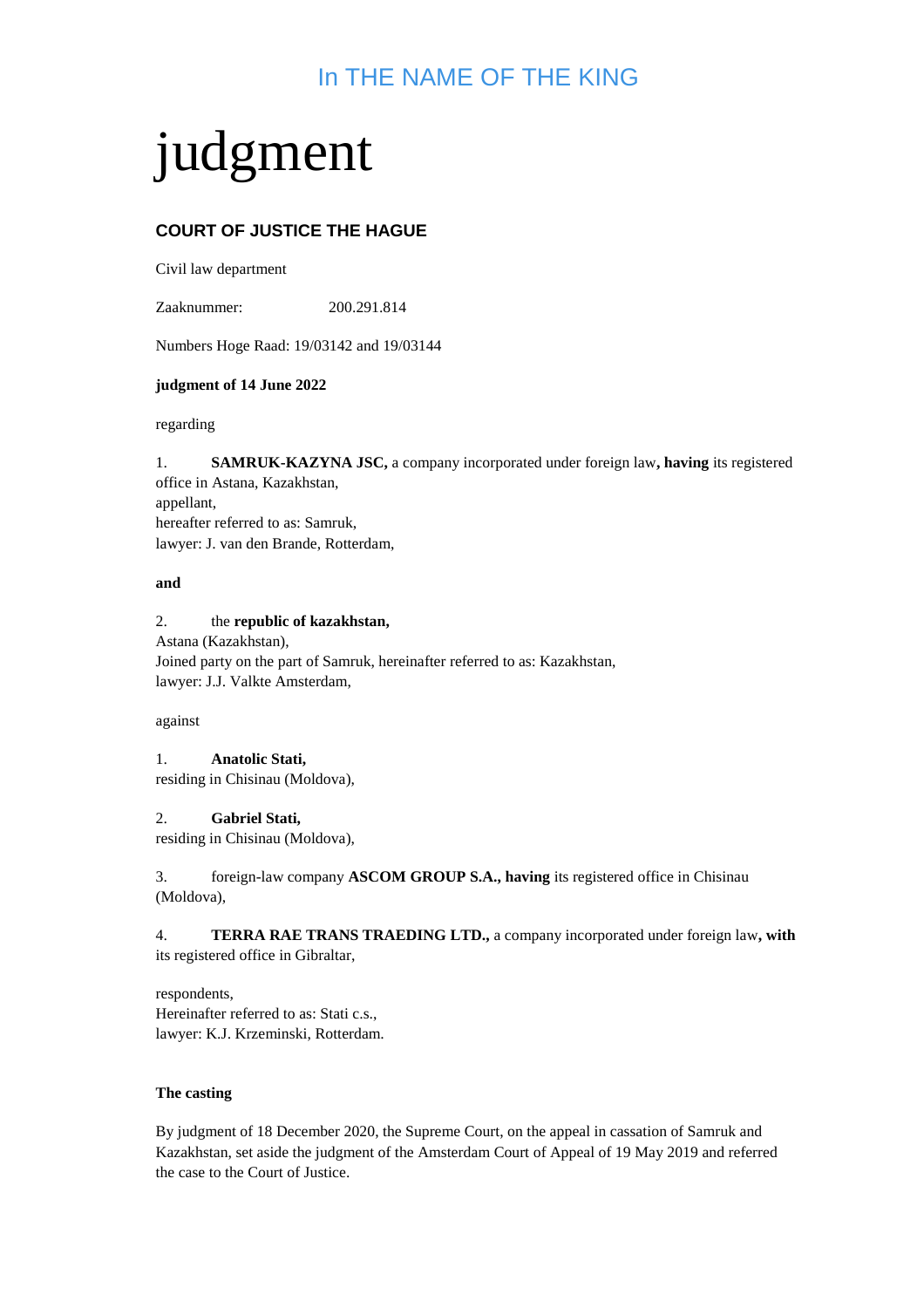to this Court for further consideration and decision. Samruk and Kazakhstan then each submitted a statement after referral. Samruk, in its statement after reference, submitted productions 46 to 50; Kazakhstan, in its statement after reference, submitted productions 10 to 17. Stati et al. submitted a response after referral (with productions 62 to 74). On 4 April 2022, the parties argued their case before this court, Samruk being argued by Mr van den Brande and Mr P.L. Klaassen, lawyers in Rotterdam, Kazakhstan by Mr J.J. Valk and Mr A.W.P. Marsman, lawyers in Amsterdam, and Stati et al. by Mrs Krzeminski, Mr P.E. Ernste and Mr A. Koolebrander, lawyers in Rotterdam, on the basis of pleadings submitted to the court. On that occasion, Samruk also submitted productions 51 to 54, Kazakhstan submitted productions 18 to 21 and Stati et al. submitted productions 75 to 79. Finally, judgment was given today.

#### **Assessment of the appeal after cassation and reference**

- *1. Brief summary of this statement*
- 1.1 Stati et al. have been awarded a substantial claim against Kazakhstan in arbitration proceedings. Stati et al. are trying to recover this claim from Kazakhstan. To this end, they have seized shares held by Samruk in KMG Kashagan B.V. (hereinafter referred to as: KMGK) in the Netherlands. Samruk is a *sovereign wealth fund* that manages several participations in Kazakh companies. The sole shareholder of Samruk is the Republic of Kazakhstan.
- 1.2 In these preliminary relief proceedings, Samruk claimed that the attachment should be lifted. Among other things, Samruk is of the opinion that the shares in KMGK cannot be attached because they enjoy immunity from execution. The court agreed with Samruk. The seized shares fall under the ultimate control of Kazakhstan and have a public destination. This means that they may not be attached. The court therefore lifted the attachment.
- *2. The facts and background of this case*
- 2.1 Samruk is a company (Joint Stock Company) incorporated under the laws of Kazakhstan and a fund as defined in the "Kazakhstan Law on the National Welfare Fund". Kazakhstan is the founder and sole shareholder of Samruk. The Kazakhstan Law on the National Welfare Fund stipulates that the shares in Samruk are the exclusive property of Kazakhstan and cannot be alienated.
- 2.2 Samruk holds shares in the Dutch company KMGK.
- 2.3 A dispute has arisen between Stati et al. and Kazakhstan as to whether or not Kazakhstan has unlawfully appropriated certain investments of Stati et al. in Kazakhstan. Stati et al. initiated arbitration proceedings against Kazakhstan on the basis of the Energy Charter. By arbitral award of 19 December 2013, supplemented on 17 January 2014, the arbitrators ordered Kazakhstan to pay Stati et al. USD 497,685,101 and  $\epsilon$  802,103, 24.
- 2.4 Kazakhstan has not complied with the arbitration award. Attempts by Kazakhstan to have the arbitration award set aside by the Swedish court have so far been unsuccessful.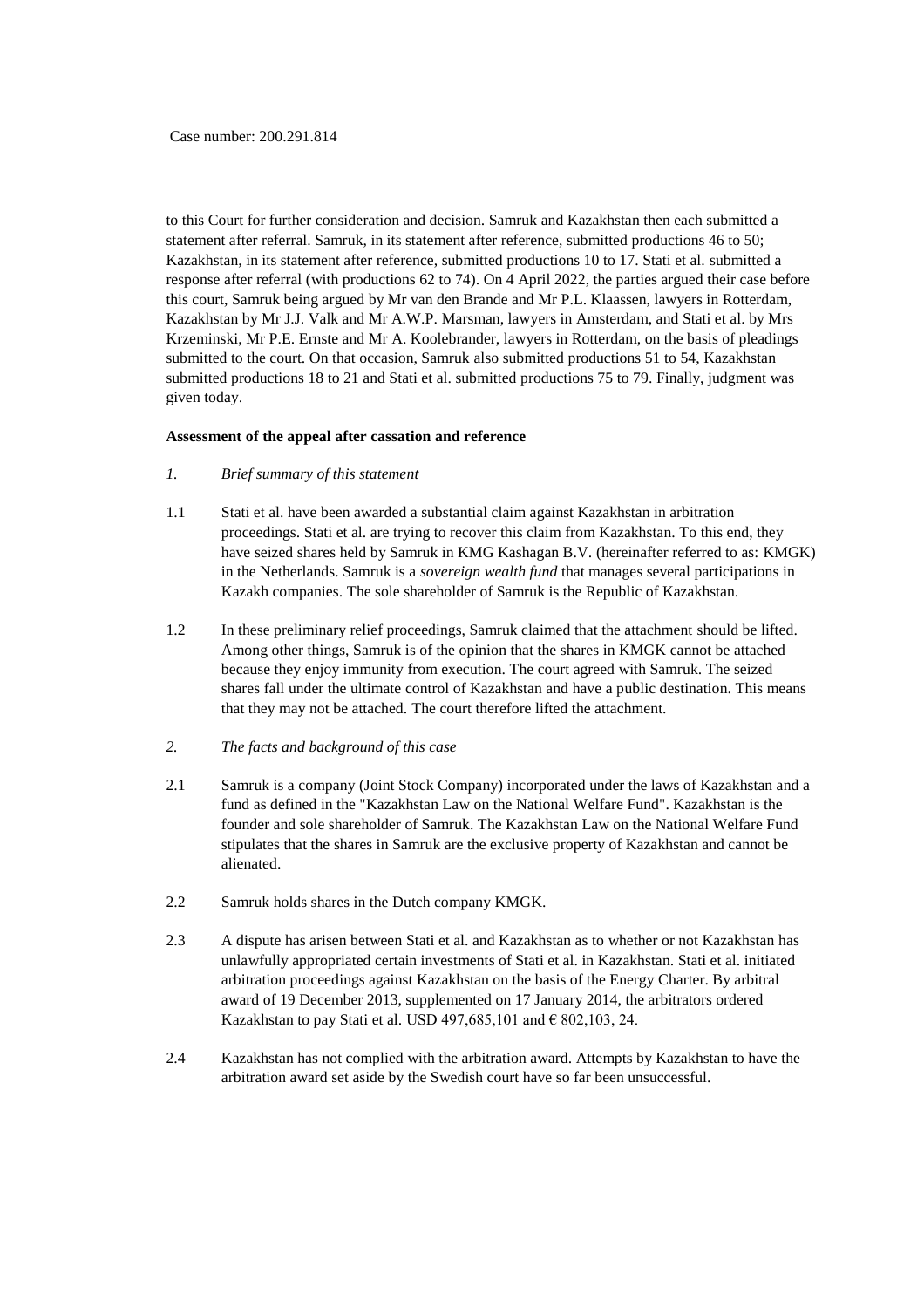- 2.5 On 14 September 2017, Stati et al., having obtained leave from the preliminary relief judge in Amsterdam, laid a prejudgment attachment on all of Samruk's shares in KMGK. In the attachment petition, it was argued that Samruk should be considered part of Kazakhstan, even though it has been constituted as a separate legal entity, and that the attached goods have a purpose other than a public purpose. The latter, according to Stati et al., would involve the question of whether the *immediate* destination of the seized goods is public.
- 2.6 In summary proceedings, Samruk claimed that the attachment should be lifted. The In a judgment dated 5 January 2018, the court in preliminary relief proceedings of the District Court of Amsterdam denied this claim. In brief, the Court in preliminary relief proceedings was of the opinion that it must be assumed that in its relation to Kazakhstan Samruk lacks factualeconomic independence and that Samruk was incorporated by Kazakhstan with (at least partly) the aim of keeping its assets out of the reach of creditors of Kazakhstan. According to the Court in preliminary relief proceedings, this means that for the time being it is plausible that Samruk is abusing its in principle existing power to invoke its legal independence against Stati et al. A weighing up of the interests does not lead to a different conclusion, because Samruk has insufficiently made it plausible that it is suffering so much damage from the attachment that its interest in lifting the attachment should weigh heavier than that of Stati et al. in maintaining it. The judge in preliminary relief proceedings concludes that there is no summary evidence of the unfounded nature of the claim of Stati et al
- 2.7 Samruk has appealed. On appeal, Kazakhstan has joined Samruk.
- 2.8 In its judgment of 7 May 2019, the Amsterdam Court of Appeal upheld the judgment of the interim relief judge. In summary, and in so far as still relevant after referral by the Supreme Court, the court of appeal considered:
- (i) The key question raised by the grievances in this appeal is not whether the attachment should be lifted because there is summary evidence of the defectiveness of Stati et al.'s claim, but *primarily* whether the attachment should be lifted because it is unlawful, since it was not levied on the debtor's goods (Kazakhstan) but on the goods of a third party (Samruk), and*, in the alternative,* whether the attachment should be lifted because it constitutes a misuse of powers (ground 3.4);
- (ii) The question under which conditions a lifting of the attachment may be claimed is governed by art. 254 Rv and in particular, now that it concerns a prejudgment attachment, art. 705 section 2 Rv, which means that lifting the attachment must take place, among other things, if it appears summarily that the right invoked by the distraining party or the unnecessary nature of the attachment is defective (section 3.5);
- (iii) Samruk cannot invoke immunity from *jurisdiction',* the After all, the Court in preliminary relief proceedings ruled that Samruk is abusing its in principle existing power to invoke its legal autonomy vis-à-vis Stati et al. and because from the nature of this action by Samruk (apparently: the invocation of legal autonomy, Court of Appeal) it cannot be deduced that she was thereby performing a typical government task  $(ground 3.6);$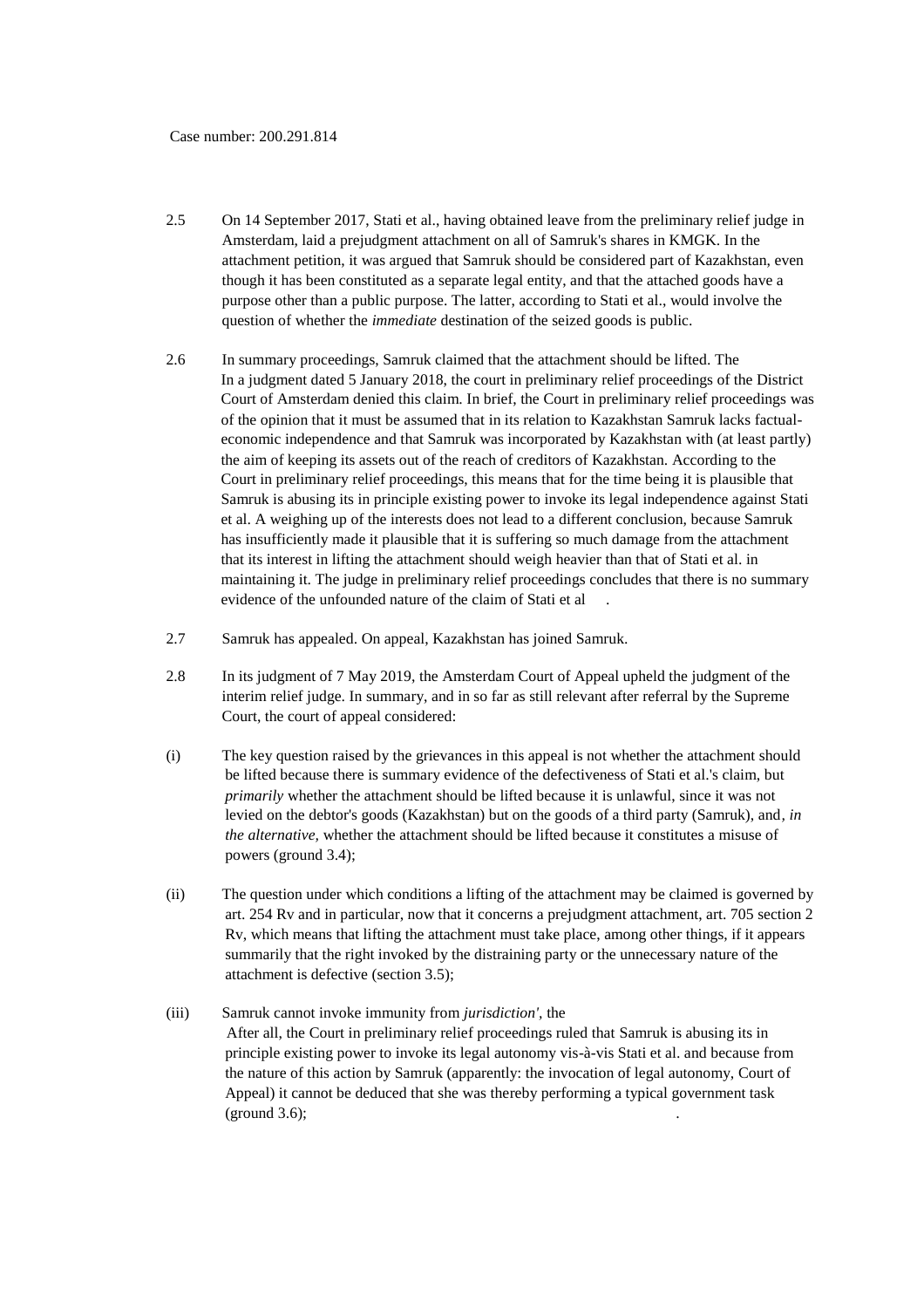- (iv) Samruk's reliance on immunity from *execution* was made exclusively in the event that Samruk should be identified with Kazakhstan; the Court in preliminary relief proceedings, however, did not identify Samruk and Kazakhstan; but even if the Court in preliminary relief proceedings had assumed identification, the reliance on immunity from execution failed; after all, it is up to Stati et al.s. to make it plausible that not the ultimate, but the immediate destination of the goods (the shares of Samruk in KMGK) is other than a public destination and Stati. et al. have done this sufficiently, also in view of what Samruk and Kazakhstan themselves had already stated about Samruk's commercial purpose (section 3.7);
- (v) for the time being, it is plausible that Samruk is abusing (within the meaning of Art. 8 of the Civil Code of Kazakhstan) of its right in principle to rely on its legal autonomy (paragraphs 3.8 to 3.12);
- (vi) Also a weighing of interests does not lead to the conclusion that the attachment must be lifted; Samruk has insufficiently substantiated the disadvantages she claims to suffer from the attachment and her interest thus derived does not outweigh the interest of Stati et al. in maintaining the attachment, also because Samruk has not argued that she is unable to provide security within the meaning of art. 705 (2) Rv; the attachment therefore does not constitute a misuse of power (ground 3.13).
- 2.9 In its judgment of 18 December 2020, the Supreme Court set aside the judgment of the Amsterdam Court of Appeal and considered the following in connection with it: .
- (1) The judgment of the Court of Appeal that Samruk only invoked immunity from execution in the event that Samruk should be identified with Kazakhstan is incomprehensible; what Samruk has put forward in ground 14 and the explanation thereof in its memorandum of appeal leaves no other explanation than that Samruk invoked immunity from execution in the event that the Court of Appeal agrees with the judgment of the judge in preliminary relief proceedings that Stati c.s. may seek recourse for their claims against Kazakhstan from the assets of Samruk, regardless of whether they are able to do so on the basis of identification between Kazakhstan and Samruk or on the basis of misuse of powers by Samruk to invoke its legal independence (section 3.1.2);
- (2) The requirement applied by the Court that it is decisive whether the immediate destination of the seized goods is other than a public destination is incorrect in law; under international law there is a presumption of immunity from execution for assets of a foreign State, which only applies if it is established that the assets in question are used or intended by the foreign State for purposes other than public purposes, and that it is for the party relying on an exception to immunity from execution to provide information by which this can be established; it follows from these rules that immunity from execution is not limited to assets whose immediate destination is a public one (para. 3.2.4);
- (3) without further explanation, it is not clear why it can be assumed as a matter of certainty that the shares in KMGK held by Samruk have a purpose other than a public purpose; that the revenue from the shares in KMGK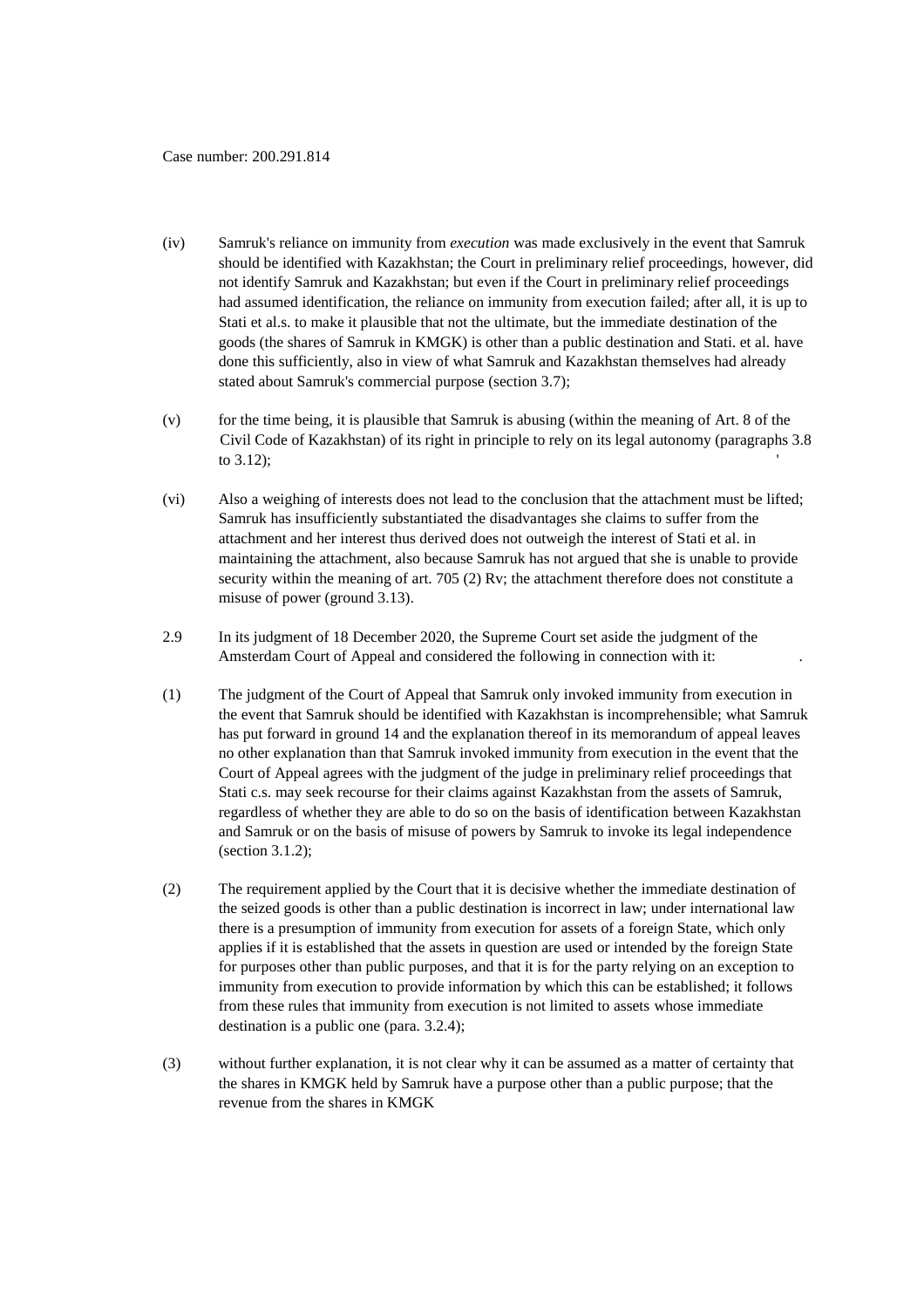are intended to increase the national prosperity of Kazakhstan indicates in principle that they have a public purpose (para. 3.2.5);

- (4) In order to further assess the reliance on immunity from execution, it will also have to be examined after the reference if the seized goods (Samruk's shares in KMGK) are to be regarded as 'property' of the State of Kazakhstan within the meaning of Article 19, part c, UN Convention, which on this point is to be regarded as a rule of customary international law (section 3.2.7).
- *3. Assessment of grievances after referral*
- 3.1 The Court of Appeal will first consider Samruk's (and Kazakhstan's) plea for immunity from execution. Contrary to Stati et al.'s argument, the Court of Appeal is not obliged to first examine Stati et al.'s right of recourse because Samruk has only invoked immunity from execution in the alternative. The court of appeal is free in the order in which it deals with the complaints. The Court of Appeal will discuss Samruk's complaint regarding immunity from execution (complaint 14), also in the light of the judgment of the Supreme Court, on the basis of the following subjects:
- (a) Samruk's seized shares in KMGK must be regarded as 'property' within the meaning of Article 19(c) UN Convention of the State of Kazakhstan;
- (b) any public purpose and the resulting immunity from execution precludes the attachment of Samruk's shares in KMGK.
- *(a) 'property' within the meaning of Article 19(c) of the UN Convention*
- 3.2 Article 19 UN Convention ('State immunity from post-judgment measures of constraint') reads, as far as relevant here (in the authentic English language):

No post-judgment measures of constraint, such as attachment, arrest or execution, against property of a State may be taken in connection with a proceeding before a court of another State unless and except to the extent that:

- (a) the State has expressly consented to the taking of such measures as indicated:
	- (i) by international agreement; .
	- (ii) by an arbitration agreement (...);
- (...)

(c) it has been established that the property is specifically in use or intended for use by the State for other than government non-commercial purposes and is in the territory of the State of the forum (...).

3.3 Samruk argues that the seized shares, although privately owned by Samruk, qualify as 'property of the State' within the meaning of Article 19 c of the UN Convention. According to Samruk, this is the case in the first plants if one should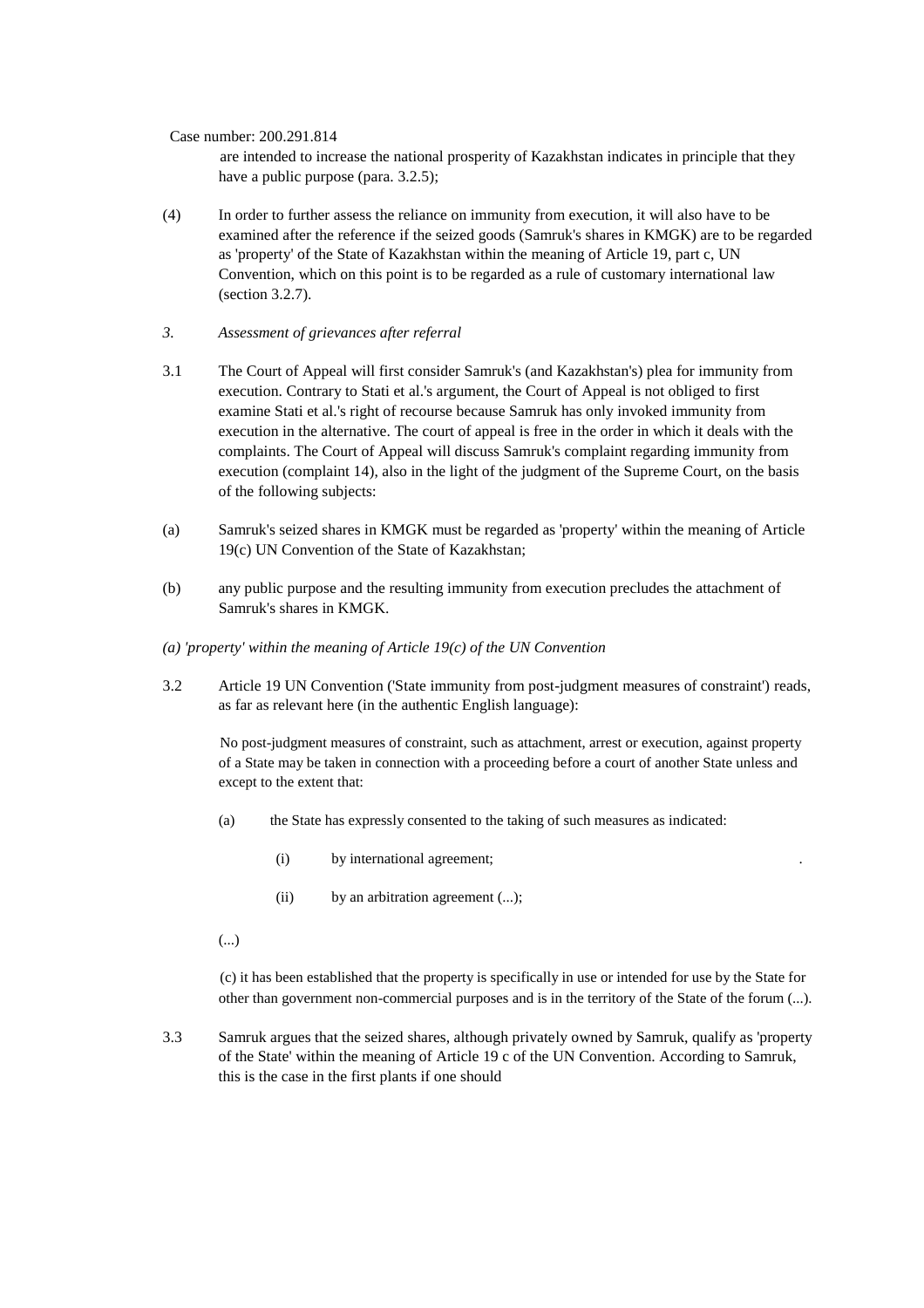it should be assumed that Samruk and Kazakhstan should be identified. Secondly, Samruk states that the concept of 'property of the State' is broader than strictly private property and that assets over which a state has control are also considered as such. Kazakhstan, in its reference, endorsed Samruk's contentions. Third, Samruk argues that it must be regarded as 'State<sup>1</sup>' within the meaning of Article 2 (1) opening words and (b) (iii) of the UN Convention, because it exercises 'sovereign power' over the shares in KMGK that it holds<sup>1</sup>.

- 3.4 Stati et al. did not address the argument of Samruk and Kazakhstan that the seized shares in KMGK must be considered 'property of the state' because Kazakhstan exercises control over them. Stati et al. argue that Samruk cannot be considered a 'State' within the meaning of Article  $2(1)(b)(iii)$  of the UN Convention because it is not empowered to exercise the sovereign powers of the State of Kazakhstan and it does not exercise such sovereign powers with regard to the seized shares. According to Stati and others, this means that these shares do not qualify as 'property' within the meaning of Article 19(c) of the UN Convention.
- 3.5 The Court of Appeal considers the following in this respect. Stati et al. wrongly assume that the instruction of the Supreme Court would imply that it should be examined whether *Samruk*  should be considered a 'State' within the meaning of article 2, paragraph 1, section b (iii) of the UN Convention. The Supreme Court unmistakably meant that after referral it will be examined whether the seized shares must be regarded as 'property' of *Kazakhstan*; that Kazakhstan is a 'State' within the meaning of article 2 (1) (b) (i) of the UN Convention is an established fact.
- 3.6 The Court will first examine whether, as Samruk and Kazakhstan argue, the seized shares in KMGK should be regarded as 'property' of Kazakhstan because Kazakhstan exercises control over them. The term 'property' within the meaning of Article 19(c) of the UN Convention must be interpreted broadly. It does not only include civil property. The term 'property of a State' in Article 19 of the UN Convention must be read as an abbreviated version of *'its property or property in its possession or control'.* The decisive factor is therefore whether Kazakhstan exercises control (in the sense of 'control') over the seized shares.
- 3.7 With regard to the relationship between Kazakhstan and Samruk, the following is clear:
- (i) Samruk was established on 3 November 2008 as a 'Joint Stock Company'; this establishment took place through a merger between Samruk Holding and Sustainable Development Fund Kazyna, companies that were both established by Kazakhstan;
- (ii) Samruk holds the shares in several companies of national significance, such as National Atomic Company Kazatomprom and national oil company KazMunaiGas;
- (iii) Samruk has been designated as a 'Sovereign Wealth Fund' by the Ministry of Finance of Kazakhstan; as such it aims *'to increase the national*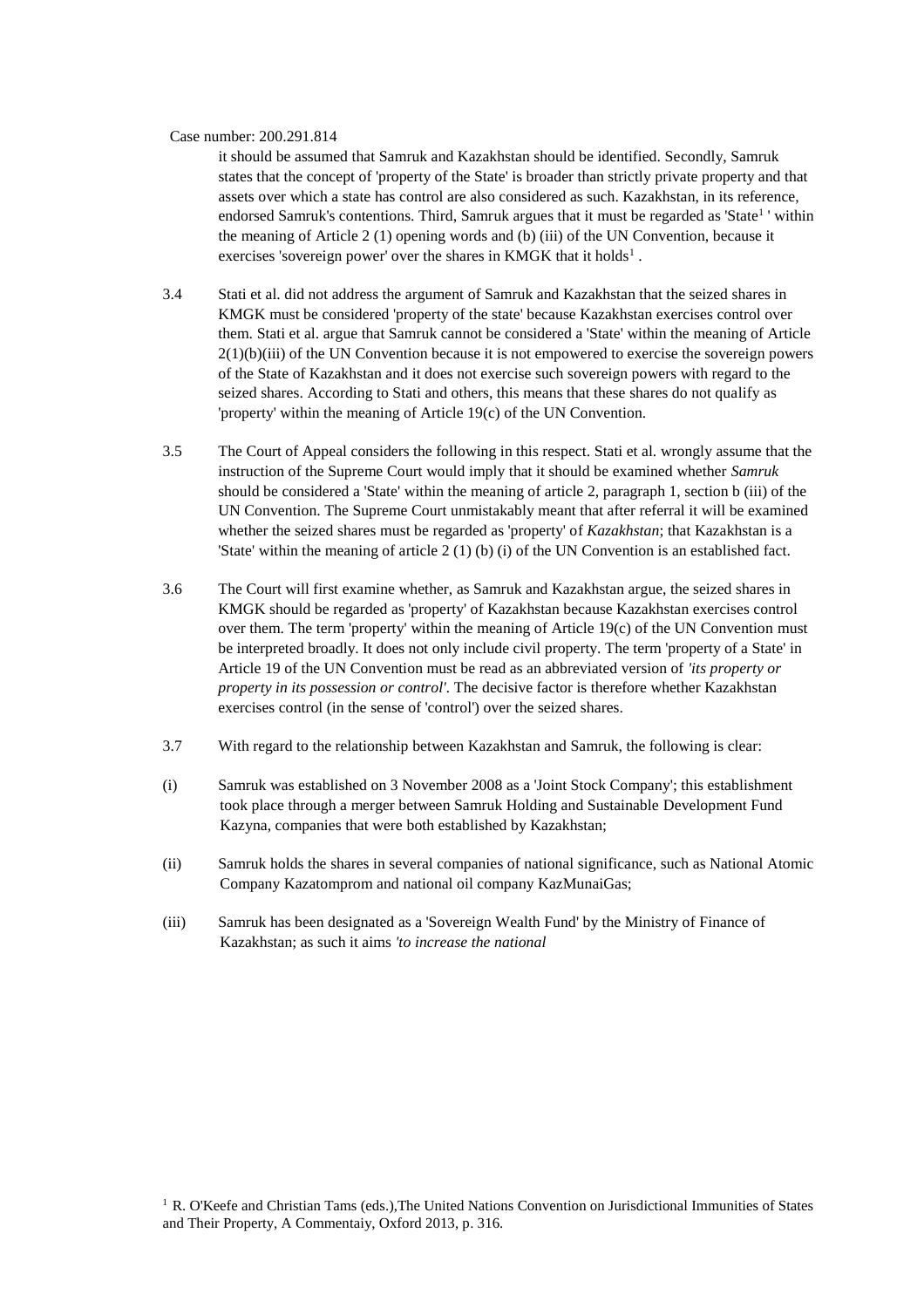Case number: 200.291.814 *welfare of the Republic of Kazakhstan f*

- (iv) Kazakhstan is (the) sole shareholder of Samruk; under the law Kazakhstan cannot alienate its shares in Samruk;<sup>23</sup>
- (v) Kazakhstan (as the sole shareholder) has the exclusive power to amend the Articles of Association, approve the annual accounts, dissolve the company, pay dividends and approve Samruk's *development strategy*; more specifically, Kazakhstan (as the sole shareholder) has exclusive power to decide on the disposal of state-owned shares;<sup>45</sup>
- (vi) the members of Samruk's *Board of Directors* are appointed and dismissed by Kazakhstan as the sole shareholder; according to Samruk's Articles of Association, at least 40% of the *Board of Directors* must be independent directors;<sup>3</sup> decisions by the Board of Directors are taken by simple majority;<sup>6</sup>
- (vii) the *Management Board* of Samruk, which is responsible for the *day-to-day activities* of Samruk, is obliged to implement the decisions of the sole shareholder and the *Board of Directors*; 7 appointment and dismissal of the *Chairman of the Management Board* is reserved to Kazakhstan as the sole shareholder.<sup>8</sup>
- 3.8 In view of these circumstances, Samruk's seized shares in KMGK must be regarded as 'property' of Kazakhstan within the meaning of Article 19, part c, of the UN Convention. After all, Kazakhstan exercises 'control' over the seized KMGK shares. This is also what Stati et al. have been arguing throughout these proceedings.<sup>9</sup> More specifically, it is established (i) that Kazakhstan is the sole shareholder of Samruk by law and - until the law is changed, which of course is also Kazakhstan's power - remains so, and (ii) that the disposal of the KMGK shares held by Samruk is reserved to Kazakhstan as the sole shareholder. In a more general sense, on the basis of the aforementioned powers of the sole shareholder, it is clear that Kazakhstan, through the statutory powers of the (sole) shareholder and in particular through its power to appoint and dismiss the members of the *Board of Directors*, exercises ultimate control over Samruk. In this respect it can remain unclear to what extent Kazakhstan actually exerts an even greater influence on the course of events within Samruk than is apparent from the formal powers of the sole shareholder, as argued by Stati et al. Nor is it of any importance that Kazakhstan and Samruk have concluded an agreement (the *''Agreement on Cooperation between the Government of the Republic of Kazakhstan and the Fund'')* in which, according to Kazakhstan, it is laid down that Samruk has operational independence and that the management of

<sup>2</sup> Art. 4 para. 1 Law of the Republic of Kazakhstan on the National Welfare Fund (prod. *6* Stati c.s.).

<sup>&</sup>lt;sup>3</sup> Art. 3 Law of the Republic of Kazakhstan on the National Welfare Fund (prod. 6 Stati c.s.).

<sup>4</sup> Art. 49 Samruk Statutes (prod. 8 Stati c.s.) and Art. 7 SWF Act (prod. 6 Stati c.s.).

<sup>3</sup> Art. 60 Statutes Samruk (prod. 8 Stati c.s.).

<sup>6</sup> Art. 69 Samruk Statutes.

<sup>7</sup> Art. 77 Samruk Statutes.

<sup>s</sup> Art. 49 under (9) Samruk Articles of Association.

<sup>9</sup> Memorandum after reference Stati c.s. no. 46 (Kazakhstan has an 'all-important influence on Samruk'), No 48 (it is 'in fact Kazakhstan [that governs Samruk]').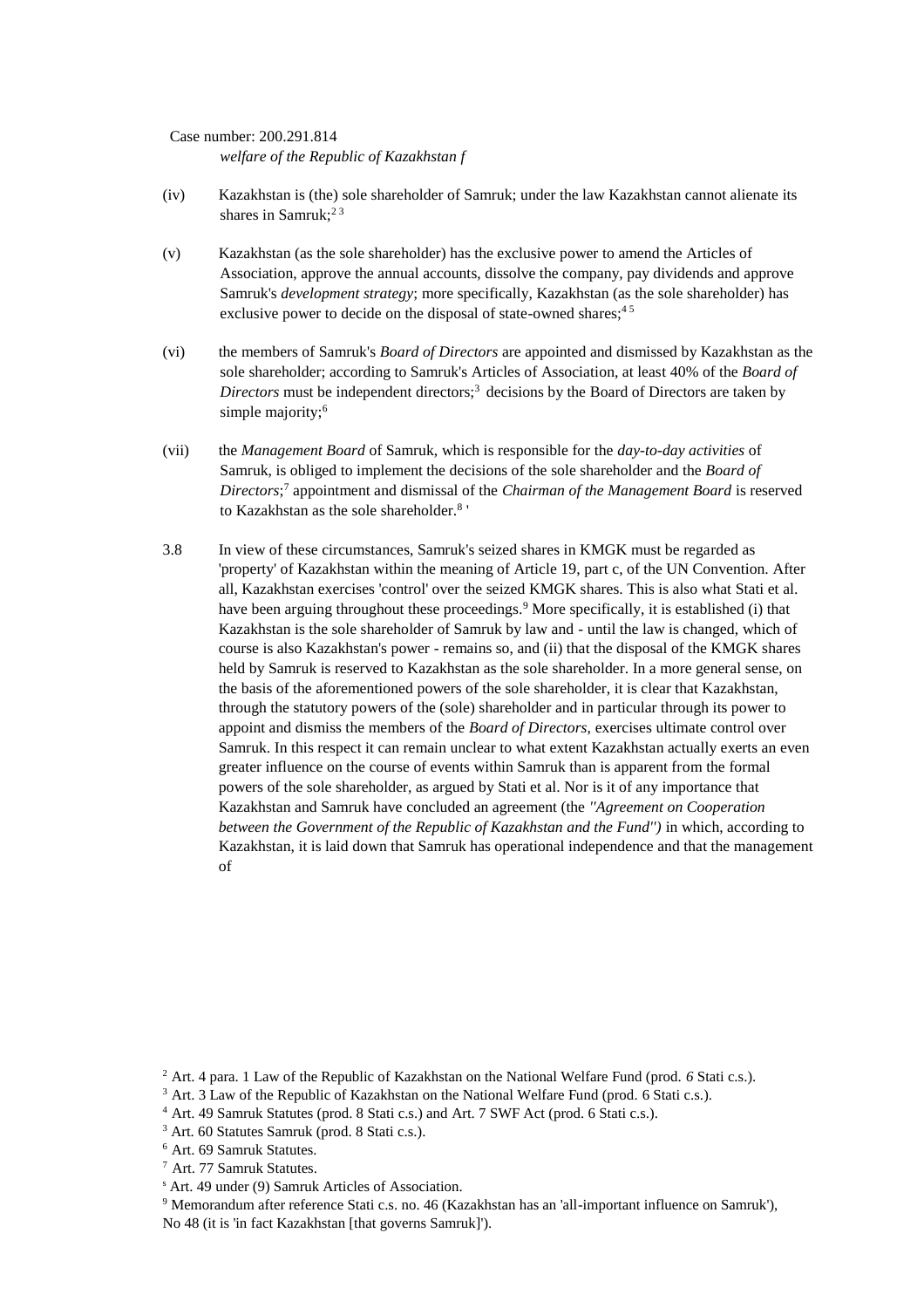of Samruk by Kazakhstan takes place exclusively through the exercise of powers as a shareholder and the representation of government members in the Board of Directors.<sup>10</sup> That agreement does not affect the ultimate control that Kazakhstan has over Samruk by virtue of its statutory powers. Kazakhstan can exercise as sole shareholder over Samruk.

- 3.9 The conclusion is that the seized KMGK shares are 'property' of Kazakhstan. This means that the Court of Appeal does not have to enter into the parties' debate about whether Kazakhstan and Samruk should be identified or about whether Samruk is allowed to invoke its independent legal personality. That debate is not relevant to the question of whether Article 19 of the UN Convention precludes the attachment of 'property' of Kazakhstan, namely the shares in KMKG held by Samruk. All that matters is whether these shares are subject to immunity from execution, a question that the court of its own motion must examine, aside from the fact that both Samruk and Kazakhstan are invoking immunity from execution in these proceedings.
- 3.10 The foregoing means that it must now be examined whether the seized shares in KMGK are *'(...) specifically in use or intended for use by the State for other than government noncommercialpurposes' within the meaning* of Article 19(c) of the UN Convention.

#### *(b) public allocation of seized shares in KMGK*

- 3.11 By way of introduction to the following considerations, the Court notes the following. In the judgment of the Supreme Court in the present case<sup>11</sup>, the Supreme Court confirmed the line of its earlier so-called 'autumn judgments'. In those 'herfstar judgments'<sup>12</sup> the following was decided, among other things (references are to the considerations of the Morning Star judgment, unless indicated otherwise):
- (a) According to the rules that currently apply in the Netherlands as unwritten public international law, foreign states enjoy immunity from execution, but this is not absolute; however, state property with a public purpose is in any case not subject to forced execution (3.4.3);
- (b) The basic principle is that the property of a foreign state is not subject to attachment or execution unless and to the extent that it has been determined that it is destined for a purpose which is not incompatible with that purpose; this is in line with Article 19 $(c)$  of the UN Convention, which on this point is to be regarded as a rule of customary international law  $(3.5.2);$
- (c) the foreign state is not obliged to provide data from which it can be concluded that its properties have a purpose that resists attachment and execution  $(3.5.2)$ ;
- (d) the burden of proof and the burden of proof in respect of the attachability and enforceability of the foreign State are on the creditor seeking to attach the foreign State's assets, so that, even if the foreign State fails to appear in court, it will always be established

ECLI:NL:HR:2016:2371 (N.N.) and HR 14 October 2016, ECLI:NL:HR:2016:2354 (Servaas).

<sup>50</sup> Memorandum of reply after referring Kazakhstan nos. 71, 74.

<sup>&</sup>lt;sup>11</sup> HR 18 December20, ECLI:NL:HR:2020:2103.

<sup>12</sup> HR 30 September 2016, ECLI:NL:HR:2016:2236 (Morning Star), HR 14 October 2016,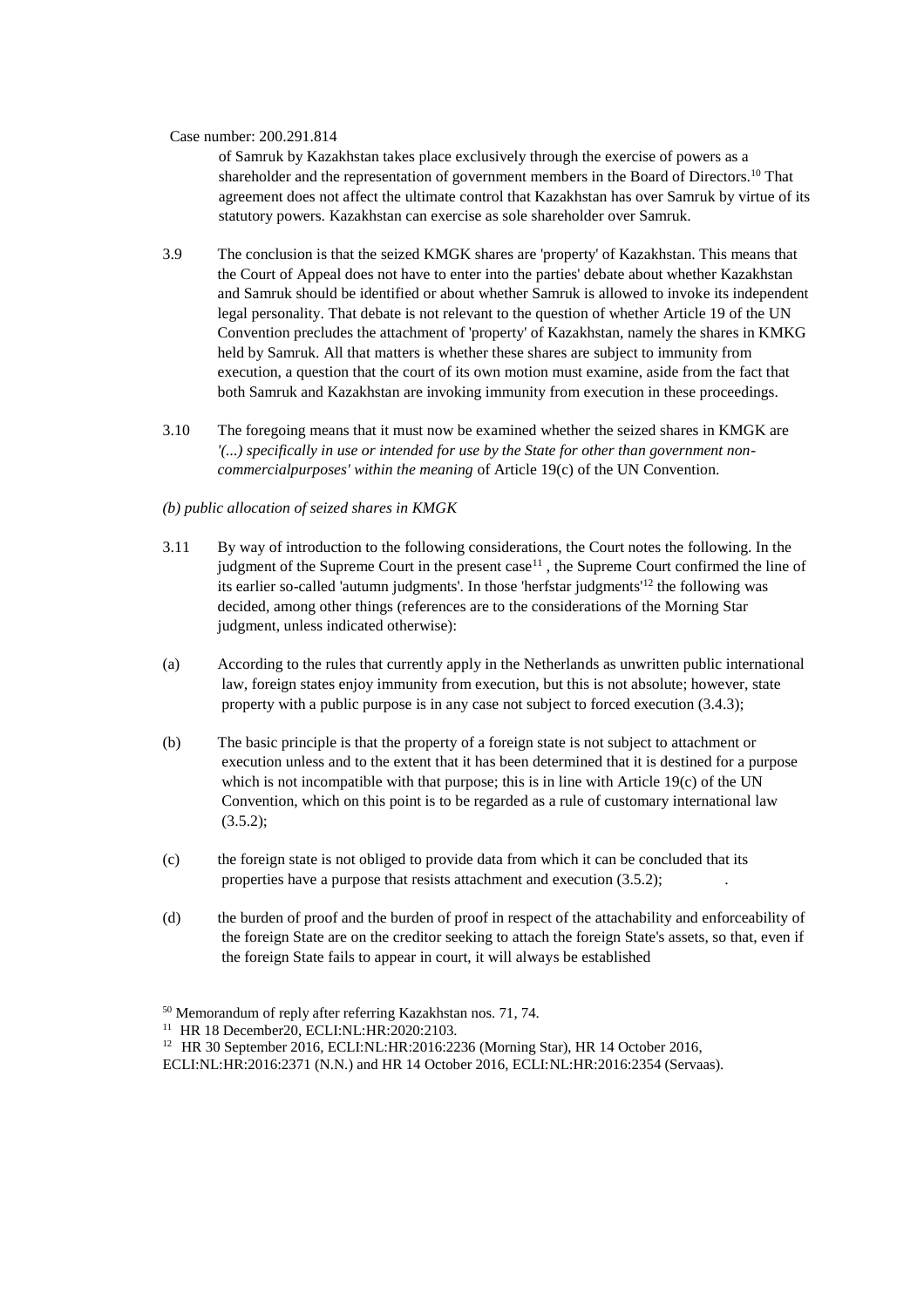it must be established that the goods in question are liable to attachment; the creditor will therefore always have to provide information enabling it to be established that the goods are being used or intended by the foreign state for purposes other than public use  $(3.5.3)$ ;

To this has been added the fact that immunity from execution is not limited to goods whose immediate destination is a public one (para. 3.2.4 Samruk judgment);

- (e) If the funds and assets in question are used by the foreign state for various purposes, the creditor seeking to attach them must state and make it plausible that and to what extent those funds and assets are liable to attachment and execution (3.5.4);
- (f) These rules do not violate Art. 6 ECHR, based on the established case law of the ECHR (3.6.2).
- 3.12 Stati et al. have argued in their Memorandum of Reply that Samruk and Kazakhstan cannot invoke the immunity from execution of the seized shares in KMGK, because the burden of proof and the burden of proof would rest on Samruk in this case. This argument first of all ignores the fact that the present proceedings are summary proceedings, in which the ordinary rules of evidence do not apply. As the Supreme Court considered in its judgment in this case, a presumption of immunity from execution applies to goods that are 'property' of a state (Kazakhstan), which only deviates if it is established that the seized shares are used or intended by Kazakhstan for other than public purposes, and it is up to the party that relies on an exception to the immunity from execution to provide data on the basis of which this can be established. Therefore, although Stati et al. do not have to *prove* in these preliminary relief proceedings that the seized shares have a purpose other than a public purpose, they do have to make this plausible and provide sufficient data in that regard.
- 3.13 Stati et al. did not provide sufficient data in the present proceedings to establish that the shares in KMGK held by Samruk were intended for purposes other than public purposes. It is an established fact that the participations held by Samruk, including the shares in KMGK, are managed by Samruk with the aim! Vo *increase the national welfare of the Republic of Kazakhstan'* and that Samruk may not alienate these shares without Kazakhstan's consent. It is important to note that not only does Kazakhstan, as the sole shareholder, exercise ultimate control over Samruk, but that legal safeguards have also been put in place to ensure that (subject to a change in the law by Kazakhstan) Kazakhstan remains the sole shareholder of Samruk. Moreover, the purpose of Samruk (7o *increase the national welfare of the Republic of Kazakhstan',* emphasis added) does not only relate to the proceeds from the shares in KMGK that can ultimately benefit Kazakhstan as a shareholder of Samruk. The purpose of Samruk is unmistakably broader. As Kazakhstan has argued, in so far as it has contested (insufficiently) motivated, the objective of Samruk is, in particular, to contribute to the economic development of Kazakhstan and to increase national prosperity through optimal management of the state holdings it holds.<sup>10</sup>

<sup>&</sup>lt;sup>10</sup> Memorandum following the accession of Kazakhstan No  $44$ ; see also the background to this memorandum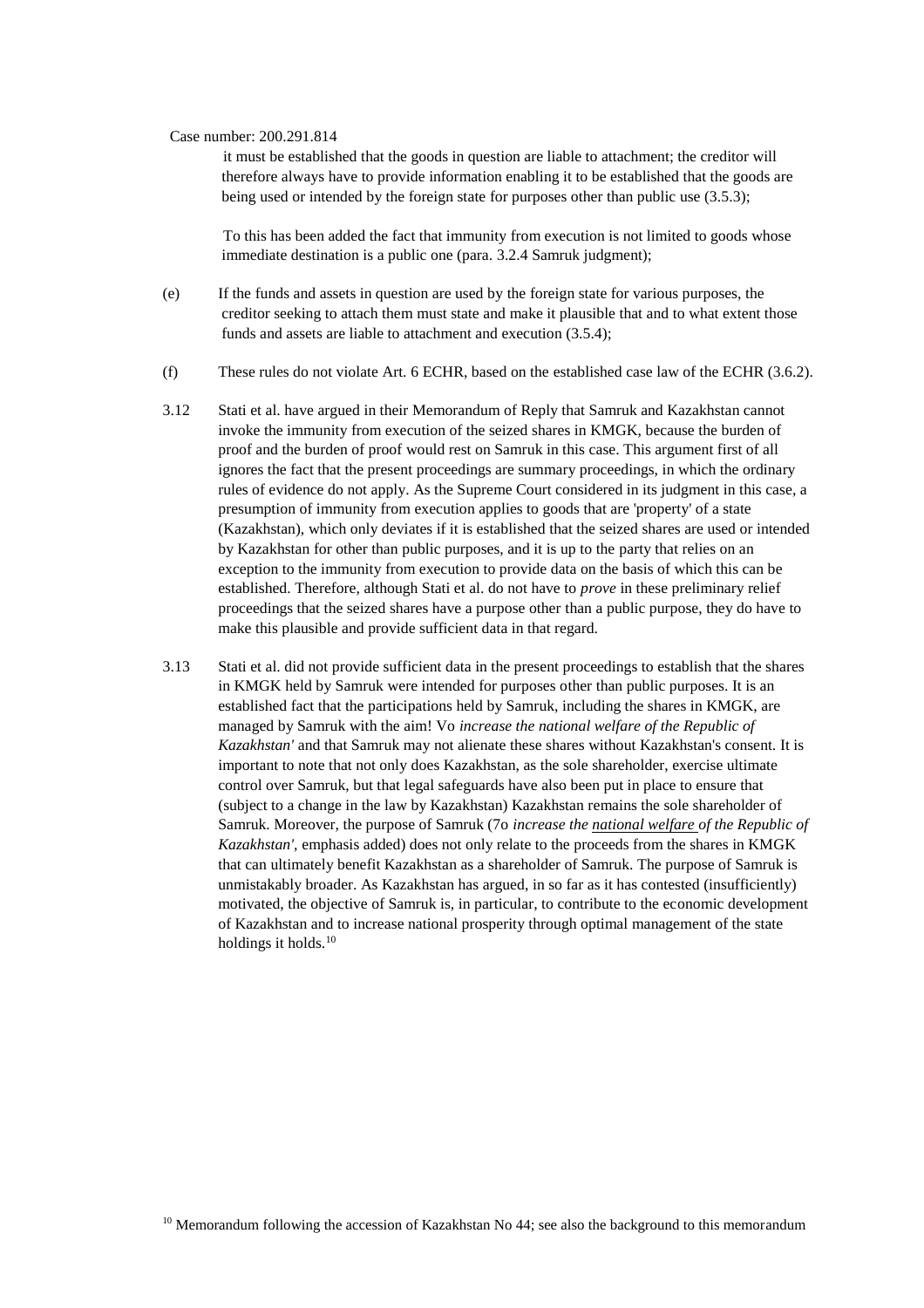This further confirms that the destination of the state holdings held by Samruk, including the seized shares of KMKG, is a public destination.

- 3.14 The argument of Stati et al. that the proceeds of the shares in KMGK accrue to Samruk and are used by it to realise a commercial activity is at odds with this. Even if it is assumed that Samruk manages its participations in a commercial manner and its participation in KMGK is aimed at maximising value in the long term, this does not alter the fact that Samruk's objective is also to contribute to the economic development of Kazakhstan and to increase the national prosperity of that country. To that extent this situation differs from the companies referred to by Stati et al. who hold strategic and highly valuable participations in commercial companies'.<sup>4</sup> It cannot be assumed that such companies have the objective of promoting the relevant national economies and prosperity.
- 3.15 Stati et al. have also argued that accepting immunity from execution is a disproportionate restriction of the right to access to the courts and the right to the 'peaceful enjoyment of possession' that Stati et al. are entitled to by virtue of art. 6 ECHR and which is guaranteed by art. 1 First Protocol. This argument first of all runs counter to the opinion of the Supreme Court that the starting points accepted by the Supreme Court are not in conflict with art. 6 ECHR (see above 3.10 under f). In this connection the Court also points out that both the European Court of Human Rights<sup>15</sup> and the International Court of Justice<sup>16</sup> have upheld the immunity from jurisdiction in cases involving torture and war crimes respectively, despite an appeal to art. 6 ECHR and international humanitarian law. In both cases these courts did not consider it decisive that the plaintiffs did not have an alternative course of justice available: it is therefore hard to see why acceptance of immunity from execution in this case would lead to a violation of art. 6 ECHR. Since the immunity from execution thus constitutes a permissible violation of art. 6 ECHR, there is no reason to assume that there is an impermissible restriction on the right to property of art. 1 First Protocol.
- 3.16 The foregoing leads to the conclusion that it has been sufficiently established in these summary proceedings that Samruk's seized shares in KMGK enjoy immunity from execution. They are therefore not subject to attachment. As a result, any claim Stati et al. have against Kazakhstan or Samruk cannot be recovered on these shares. This means that the attachment must be lifted.
- 3.17 Ground 14 of Samruk was rightly put forward. The other grievances need no discussion.

<sup>16</sup> IGH 3 February 2012, *Jurisdictional Immunities from the State (Germany* v. *Italy: Greece intervening), Judgment, I.C.J, Reports 2012,* p. 99.

of the establishment of Samruk's legal predecessors (nos. 29 to 40).

<sup>14</sup> Memorandum of reply after referring Stati c.s. nr. 195.

<sup>1:1</sup> ECHR 14 January 2014, *Jones and Others v. UK,* nos. 34356/06 and 40528/06; this was a case against government tincturers of a foreign state. In its judgment of 12 October 2021 (ECHR 12 October 2021, *J.C. and Others v. Belgium* (no. 11625/17)), in a case in which victims of sexual abuse sought to challenge the Vatican, the ECtHR considered that no arguments had been advanced to suggest that the state of international law had changed since 2012, when Jones v. the UK was decided.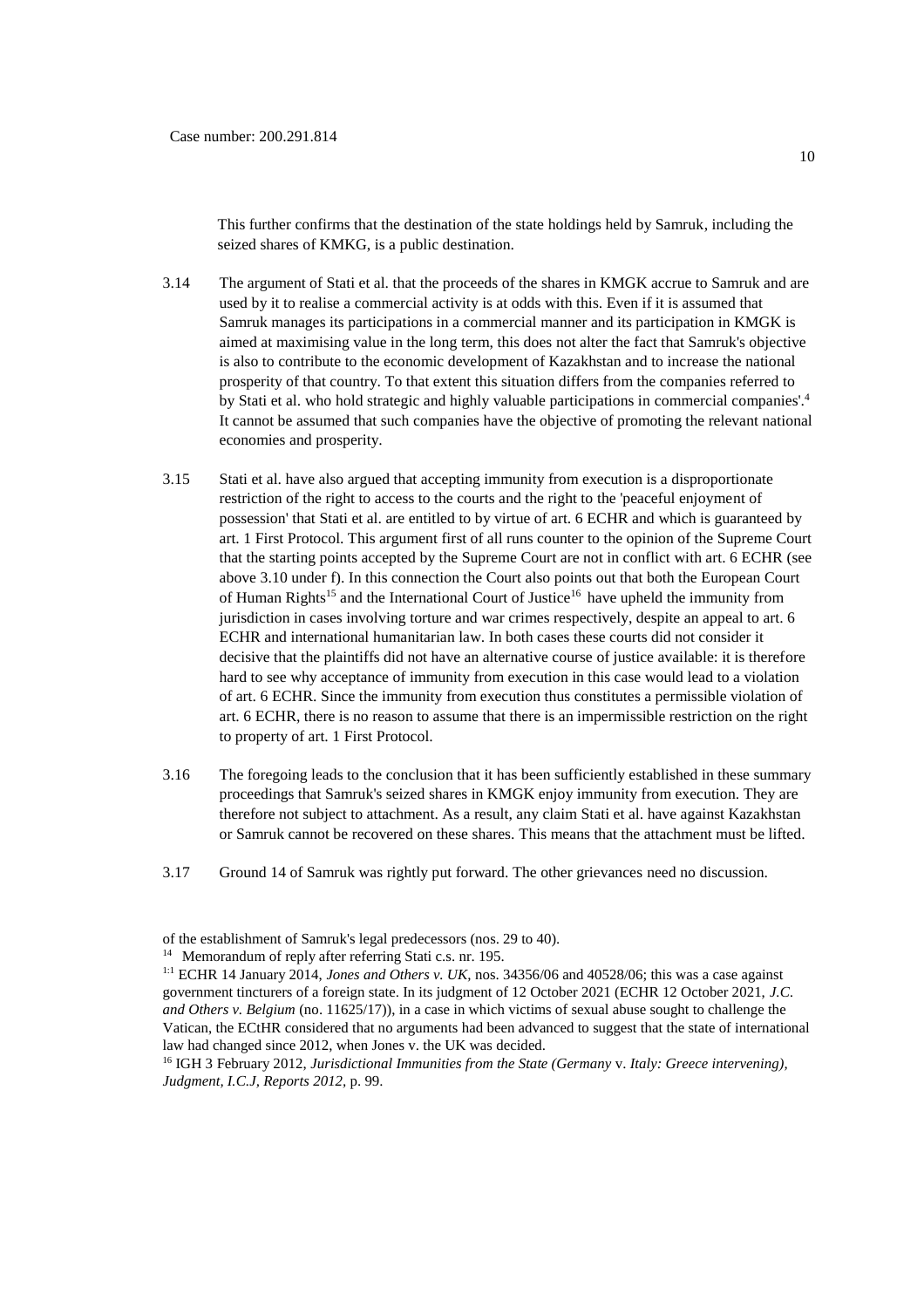#### *4. Conclusion*

- 4.1 Since in any case ground 14 is successful, the judgment of the court in preliminary relief proceedings must be set aside. The court of appeal will lift the attachment again.
- 4.2 Stati and Others, as the unsuccessful party, shall pay the costs. of the proceedings at first instance and on appeal, including the dispute referred to it.

#### **Decision**

The court:

- Sets aside the judgment of the judge in preliminary relief proceedings of 5 January 2018 and gives a new ruling:
- has lifted the attachment of all shares held by Samruk in K..MG Kashagan B.V. at the request of Stati et al;
- order Stati et al. jointly and severally to pay the costs of the proceedings in both instances, assessed on the side of Samruk *in the first instance* at ( $\epsilon$  618.00 in court fees and  $\epsilon$  80.42 in writ of summons costs =)  $\epsilon$  698.42 and  $\epsilon$  9,516 for the lawyer's salary, and *in the appeal proceedings* to date at (nil in court fees and  $\epsilon$  80.42 in writ of summons costs =)  $\epsilon$  80.42 and  $\epsilon$ 34,230 for the lawyer's salary, as well as the amount of  $\epsilon$  163,- for the attorney's fee, to be increased by  $\epsilon$  85,- if this judgment is not complied with within fourteen days after a notification to that effect and, subsequently, service of this judgment has taken place, and stipulates that these amounts must be paid within 14 days after the date of the judgment or, with regard to the amount of  $\epsilon$  85,- after the date of service, in default thereof these amounts shall be increased by the statutory interest as referred to in Section 6:119 of the Dutch Civil Code from the end of the aforementioned period of 14 days until the date of payment;
- declares this judgment provisionally enforceable.

This judgment was delivered by S.A. Boele, D. Aarts and B.M.P. Smulders, and signed and pronounced in public by C.A. Joustra, court reporter, in the presence of the Registrar on 14 June 2022 .

Krzeninsli